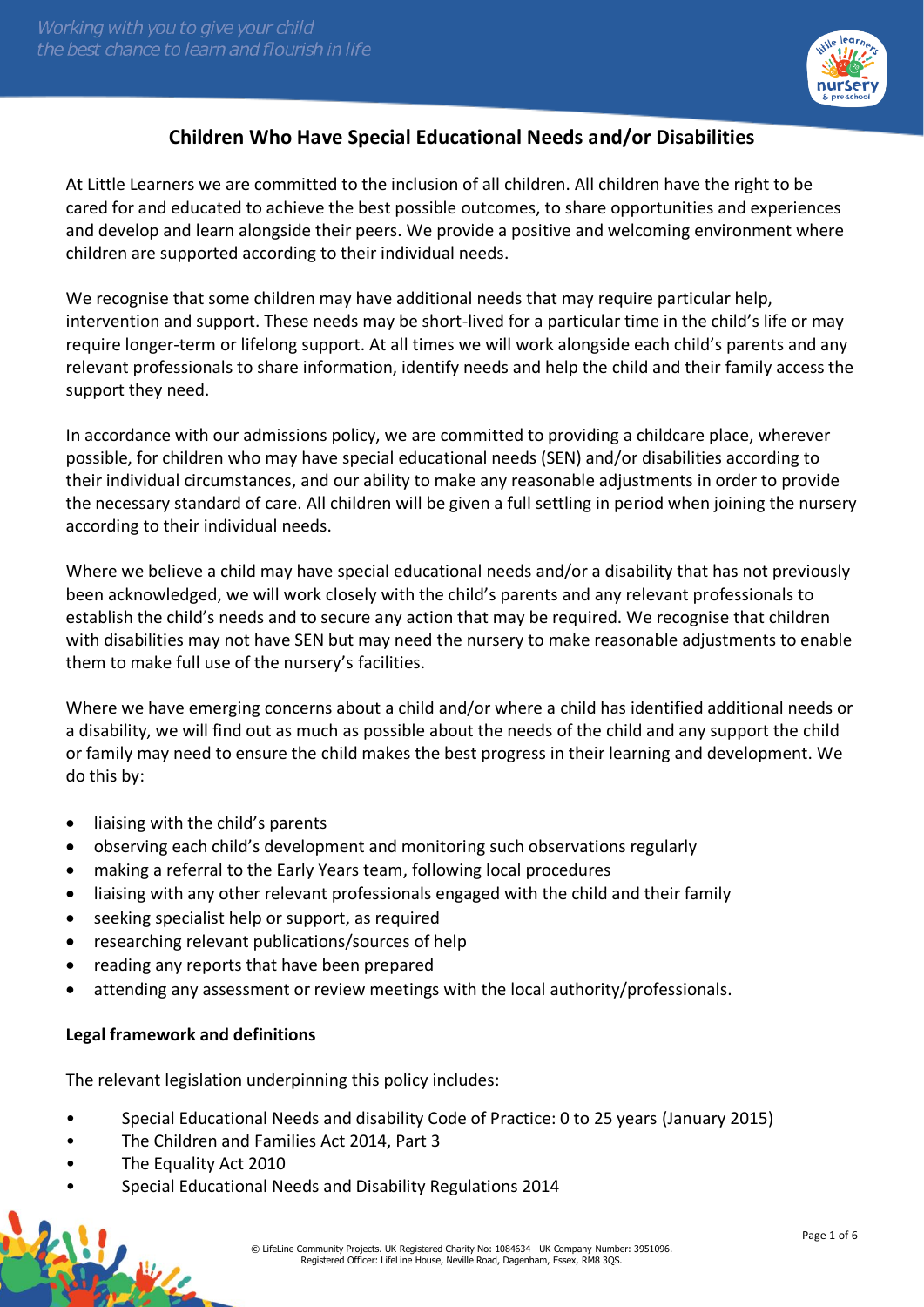

- Statutory Framework for the Early Years Foundation Stage (September 2021)
- Working Together to Safeguard Children 2016.

We use the definitions set out in the law to describe SEN and disabilities:

- A child has special education needs if they have a learning difficulty or disability which calls for special educational provision to be made for them.
- A learning difficulty or disability means that a child of compulsory school age has a significantly greater difficulty in learning than the majority of other children of the same age; and/or has a disability which prevents or hinders them from making use of the sort of facilities generally provided for others of the same age.
- For children aged two or more, special educational provision is educational provision that is additional to or different from that made generally for other children of the same age. For a child under two years of age, special educational provision means educational provision of any kind.
- A child under compulsory school age has SEN if he or she is likely to have a learning difficulty or disability when they reach compulsory school age or would do so if special educational provision was not made for them.
- A disability is defined in the Equality Act 2010 as 'a physical or mental impairment which has a longterm and substantial adverse effect on their ability to carry out normal day-to-day activities'. 'Longterm' is defined as 'a year or more' and 'substantial' is defined as 'more than minor or trivial'. This definition includes sensory impairments such as those affecting sight or hearing, and long-term health conditions such as asthma, diabetes, epilepsy, and cancer. Children with such conditions do not necessarily have SEN, but there is a significant overlap between disabled children and those with SEN. Where a disabled child requires special educational provision they are also be covered by the SEN definition.

#### **Aims**

Little Learners has regard to the statutory guidance set out in the Special Educational Needs and Disability Code of Practice: 0 to 25 years (2015). We have clear arrangements in place to support children with SEN and disabilities. We aim to:

- Recognise each child's individual needs through gathering information from parents and others involved with the child on admission and through our procedures for observation and assessment.
- Ensure all staff understand their responsibilities to children with SEN and/or disabilities and have regard to the guidance given in the Special Educational Needs and Disability Code of Practice 2015.
- Plan, provide or help parents to obtain any additional help or support for any needs not being met by the universal service provided by the nursery.
- Include all children and their families in our provision, making reasonable adjustments where needed.
- Provide well-informed and suitably trained practitioners to help support parents and children with special educational needs and/or disabilities.
- Identify any emerging concerns that might suggest a child has special educational needs and/or disabilities at the earliest opportunity and plan for those needs through a range of strategies.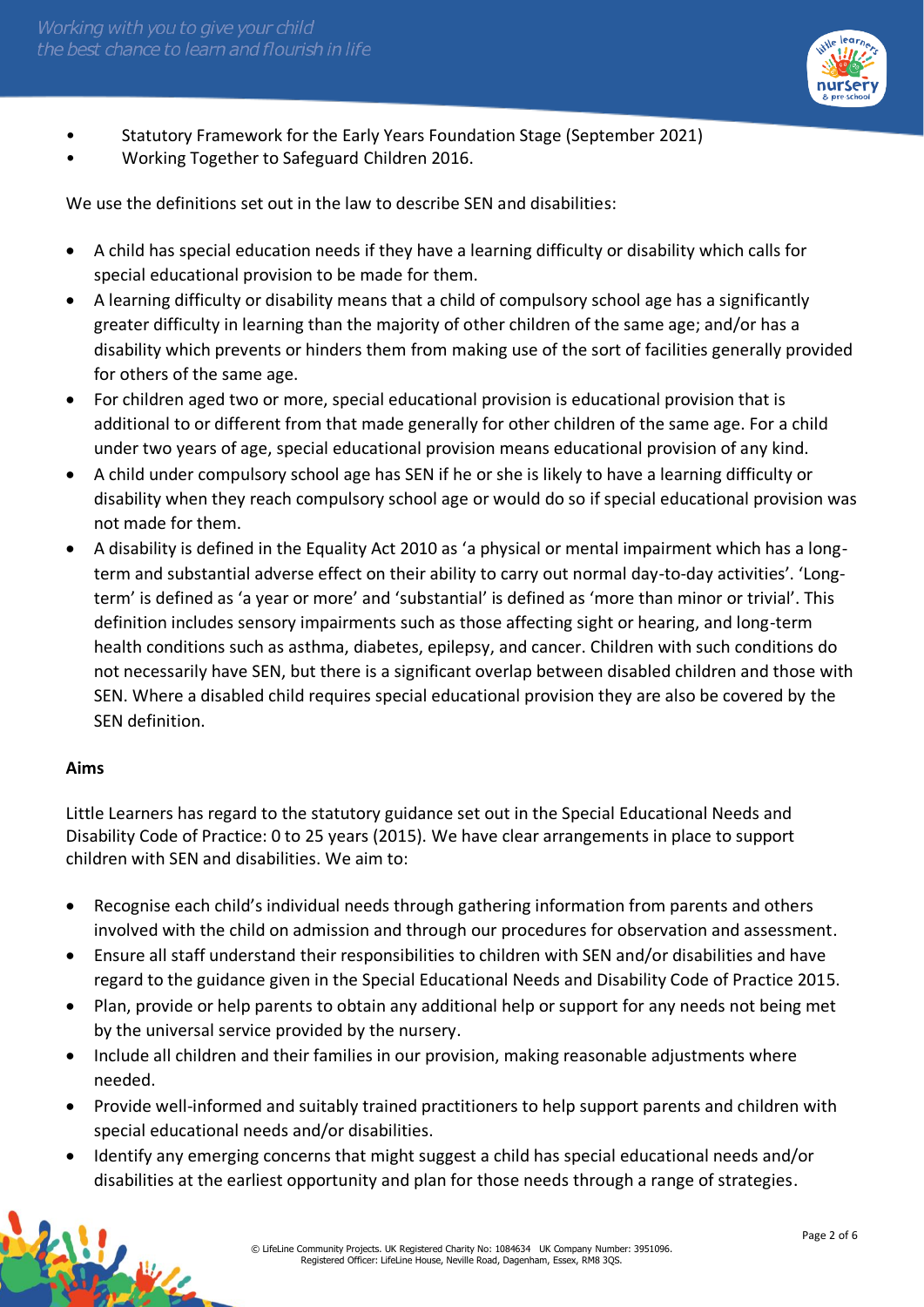

- Share any information received and assessments made by the nursery with parents and support parents in seeking any help they or the child may need.
- Seek any additional help needed including requesting an Education, Health and Care (EHC) Needs Assessment where our own actions are not helping the child to make progress.
- Work in partnership with parents and other agencies in order to meet the individual children's needs, including health services and the local authority, and seek advice, support and training where required.
- Monitor and review our practice and provision and, if necessary, make adjustments and seek specialist equipment and services if needed.
- Ensure that all children are treated as individuals/equals and are encouraged to take part in every aspect of the nursery day according to their individual needs and abilities.
- Ensure that gifted and talented children who learn more quickly are also supported.
- Encourage children to value and respect others.
- Challenge inappropriate attitudes and practices.
- Promote positive images and role models during play experiences of those with additional needs wherever possible.
- Celebrate diversity in all aspects of play and learning.

# **Methods**

We will:

- Develop and maintain a core team of staff who are experienced in the care of children with additional needs. Staff will be provided with specific training to help them make any special educational provision needed and meet the requirements of the Special Educational Needs and Disability Code of Practice 2015.
- Identify a member of staff to be our Special Educational Needs Co-ordinator (SENCO) and share their name with parents (see below for an explanation of their role).
- Provide a statement showing how we provide for children with special educational needs and/or disabilities and share this with staff, parents and other professionals.
- Ensure that the provision for children with special educational needs and/or disabilities is the responsibility of all members of staff in the nursery.
- Ensure that our inclusive admissions practice includes equality of access and opportunity.
- Ensure that our physical environment is, as far as possible, suitable for children and adults with disabilities.
- Work closely with parents to create and maintain a positive partnership which supports their child(ren).
- Provide differentiated activities to meet all individual needs and abilities to give a broad and balanced early learning environment for all children including those with special educational needs and/or disabilities.
- Ensure that parents are consulted with and kept informed at all stages of the assessment, planning, provision and review of their child's care and education, including seeking any specialist advice.
- Ensure that children's views are sought and listened to.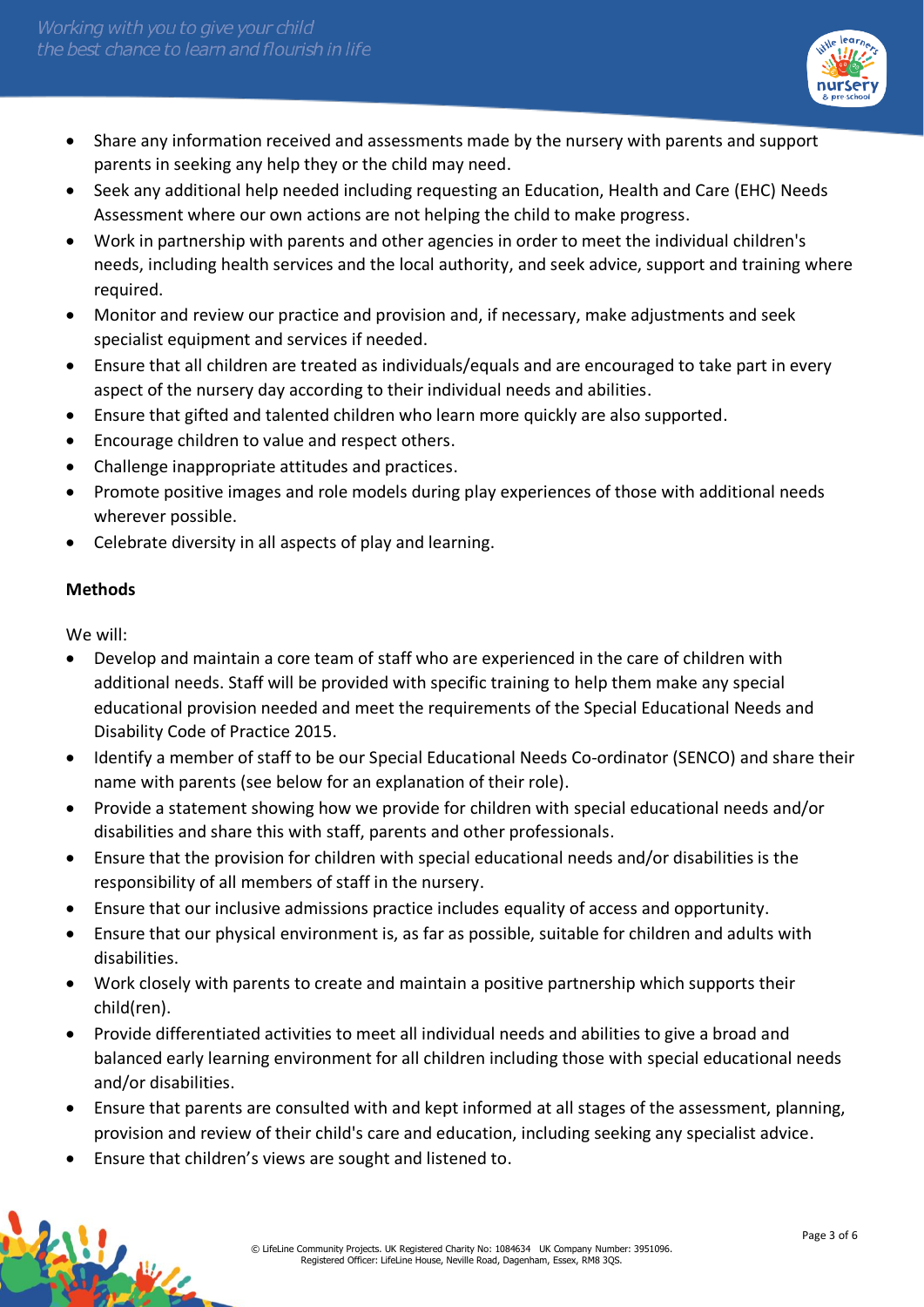

- Use a graduated approach (see explanation below) to identify, assess and respond to children who have emerging difficulties, suggesting they may have special educational needs or a disability that requires a different approach.
- When planning interventions and support, agree the outcomes and the expected impact on progress and a date for review.
- Hold review meetings with parents at the agreed times and agree any changes or adjustments to support.
- Liaise with other professionals involved with children with special educational needs and/or disabilities and their families, including transfer arrangements to other settings and schools. We aim to work closely with the next school or care setting and meet with them to discuss the child's needs to ensure information exchange and continuity of care.
- Provide parents with information on sources of independent advice and support.
- Keep records of the assessment, planning, provision and review for children with special educational needs and/or disabilities.
- Provide resources, in so far as we can (human and financial), to implement this policy
- Ensure the privacy of children with special educational needs and/or disabilities when intimate care is being provided.
- Provide in-service training for practitioners and volunteers.
- Raise awareness of any specialism the setting has to offer, e.g. Makaton trained staff.
- Ensure the effectiveness of our special educational needs and/or disability provision by collecting information from a range of sources e.g. assessment information, targeted plans and outcomes, staff and management meetings, parental and external agencies' views, inspections and complaints. This information is collated, evaluated and reviewed annually.
- Provide a complaints procedure and make available to all parents in a format that meets their needs e.g. braille, audio, large print, additional languages.
- Monitor and review our policy annually.

# **The role of the Special Education Needs Co-ordinator (SENCO)**

The role of the SENCO is to provide a lead for staff in relation to special education needs and/or disabilities and to make sure procedures are followed, appropriate records kept and parents are involved. The child's key person will normally remain responsible for working with the child on a daily basis and for planning and delivering an individualised programme. The particular responsibilities of our SENCO are:

- Ensuring all practitioners in the setting understand their responsibilities to children with special educational needs and/or disability and the setting's approach to identifying and meeting needs.
- Advising and supporting colleagues.
- Ensuring parents are closely involved throughout and that their insights inform action taken by the setting.
- Liaising with professionals or agencies beyond the setting.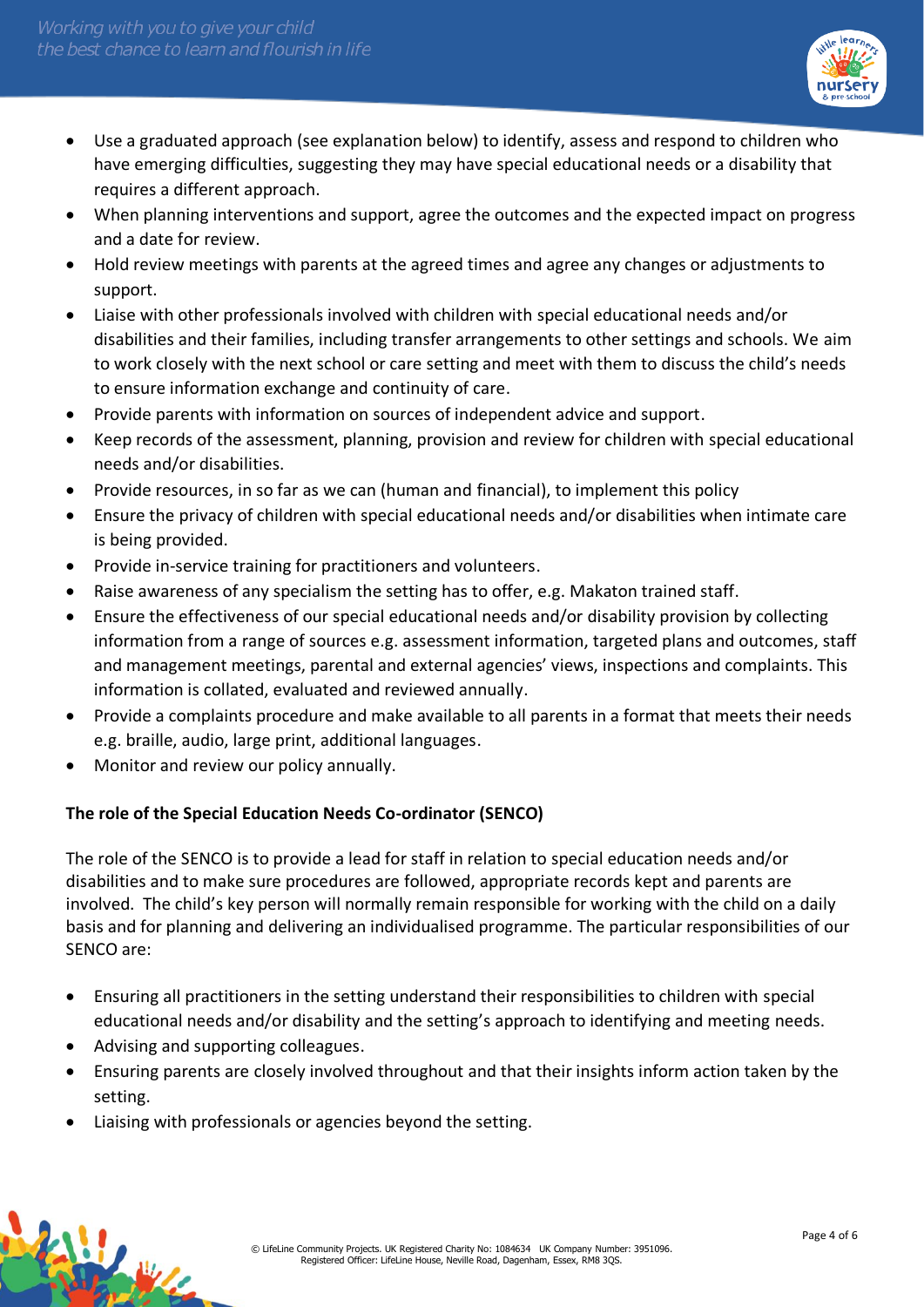

In line with requirements of the Special Educational Needs and Disability Code of Practice, we take a graduated approach to working with children with emerging concerns and their families. This approach includes:

- An analysis of the child's needs including whether we should seek more specialist help from health, social services or other agencies.
- An agreement about the interventions and support needed and the expected impact on progress and a date for review.
- Implementation of the interventions or programmes agreed, including assessing the child's response to the action taken.
- A review of the effectiveness of the support and its impact on the child's progress by the key person, SENCO, the child's parent(s) and the views of the child, including any agreed changes to outcomes and support.
- Revisiting this cycle of action in increasing detail and frequency including seeking further specialist help to secure good progress until the SENCO, key person, the child's parent(s) and any other professionals involved agree intervention is no longer needed or decide to request an education, health and care needs assessment (see below).

# **Action we take if we cannot meet the needs of a child**

We will consider taking appropriate action if we cannot meet the needs of a child. This includes, but is not limited to:

- Meeting with parents to discuss the child's progress, and concerns
- Provide advice and support to the parents
- Alter attendance patterns e.g. shorter days, part-time attendance
- Consider alternative childcare options, in partnership with parents and the Local Authority
- In the event we cannot meet the needs of the child, and after exploring and implementing all appropriate options in conjunction with parents and the Local Authority, we will give notice to the parents that we cannot continue to provide childcare.

# **Education, Health and Care (EHC) Needs Assessment and Plan**

If the help given through the graduated approach is not sufficient to enable the child to make satisfactory progress, we may request, in consultation with the parents and any external agencies already involved, an assessment of the child's needs by the local authority. This is called an Education, Health and Care (EHC) assessment. The assessment will decide whether a child needs an EHC assessment plan. This plan sets out in detail the education, health and social care support that is to be provided to a child who has SEN or a disability. The local authority will consult with parents and let them know the outcome of the assessment.